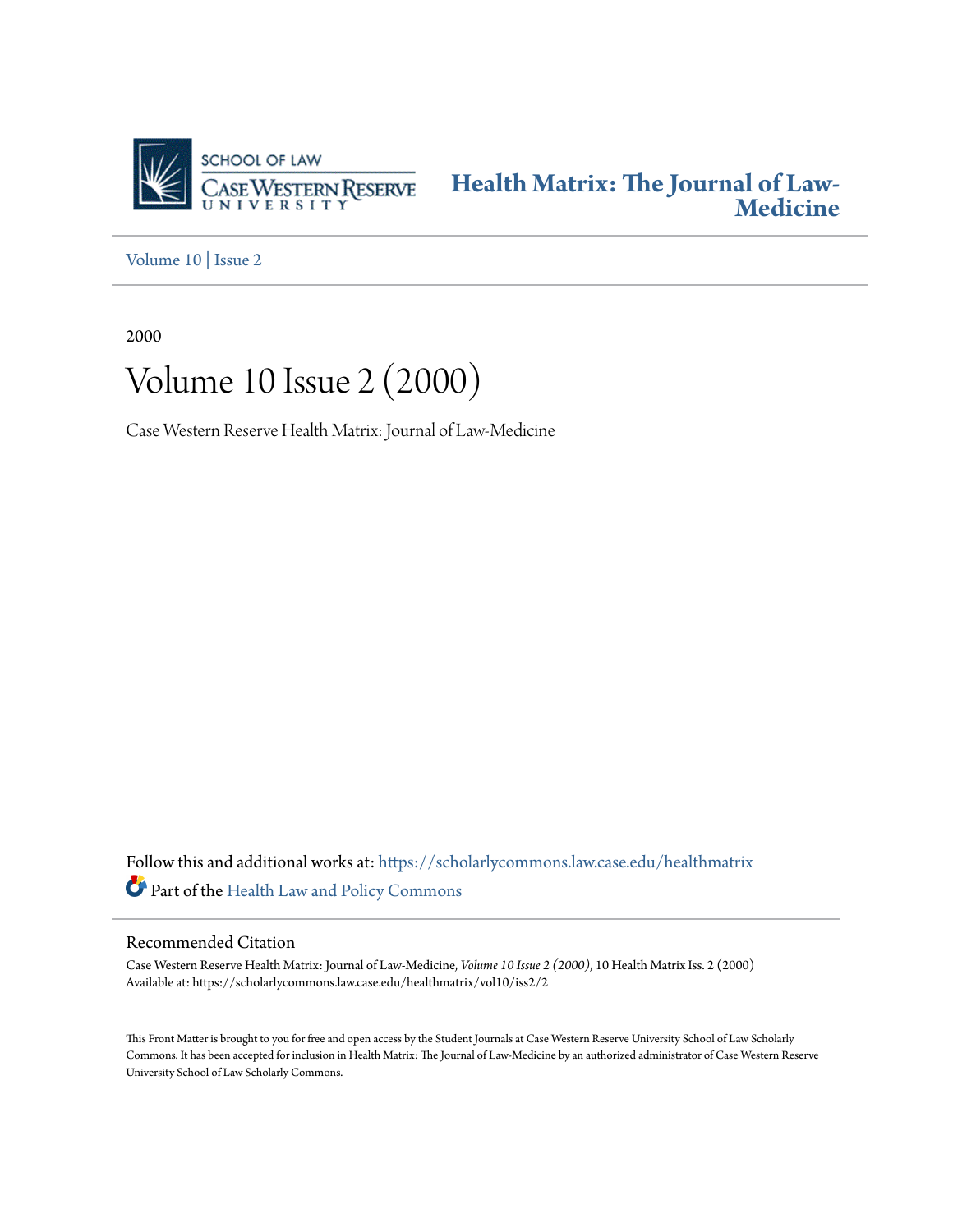**Case Western Reserve University School of Law** 

**HEALTH MATRIX:** 



# **Journal of Law-Medicine**

### **ARTICLES**

INFORMED CONSENT TO THE MEDICAL TREATMENT OF MINORS: LAW AND PRACTICE

> *Lawrence Schlam Joseph P. Wood, M.D.*

EUPHEMISTIC CODES AND TELL-TALE HEARTS: HUMANE ASSISTANCE IN END-OF-LIFE CASES

*George P. Smith, II* 

#### **BOOK REVIEW**

LEARNING FROM HISTORY IN THE CIGARETTE DEBATE

*Jonathan L. Entin* 

#### **NOTES**

STUDENTS, URINALYSIS & EXTRACURRICULAR ACTIVITIES: How *VERNON/A'S* AFTERMATH IS TRAMPLING FOURTH AMENDMENT RIGHTS

*Amanda E. Bishop* 

"THE ORIGINAL SEXIST SIN": REGULATING PRECONCEPTION SEX SELECTION TECHNOLOGY

*Rachel E. Remaley* 

#### **CUMULATIVE SUBJECT INDEX**

Volume 10 Summer 2000

Number 2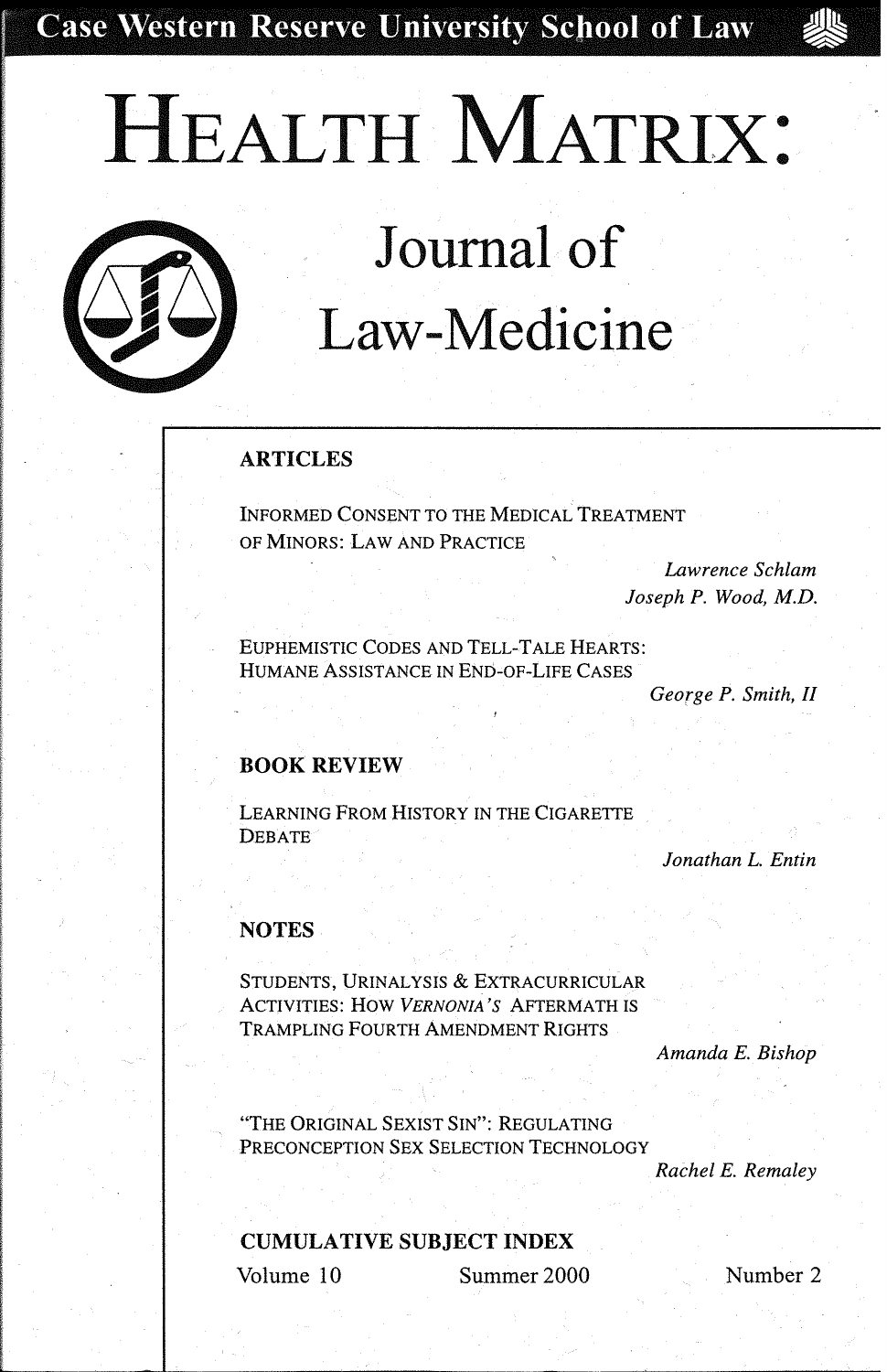# HEALTH MATRIX: JOURNAL OF LAW-MEDICINE



Volume 10 Summer 2000 Number 2

*Copyright by Health Matrix: Journal of Law-Medicine*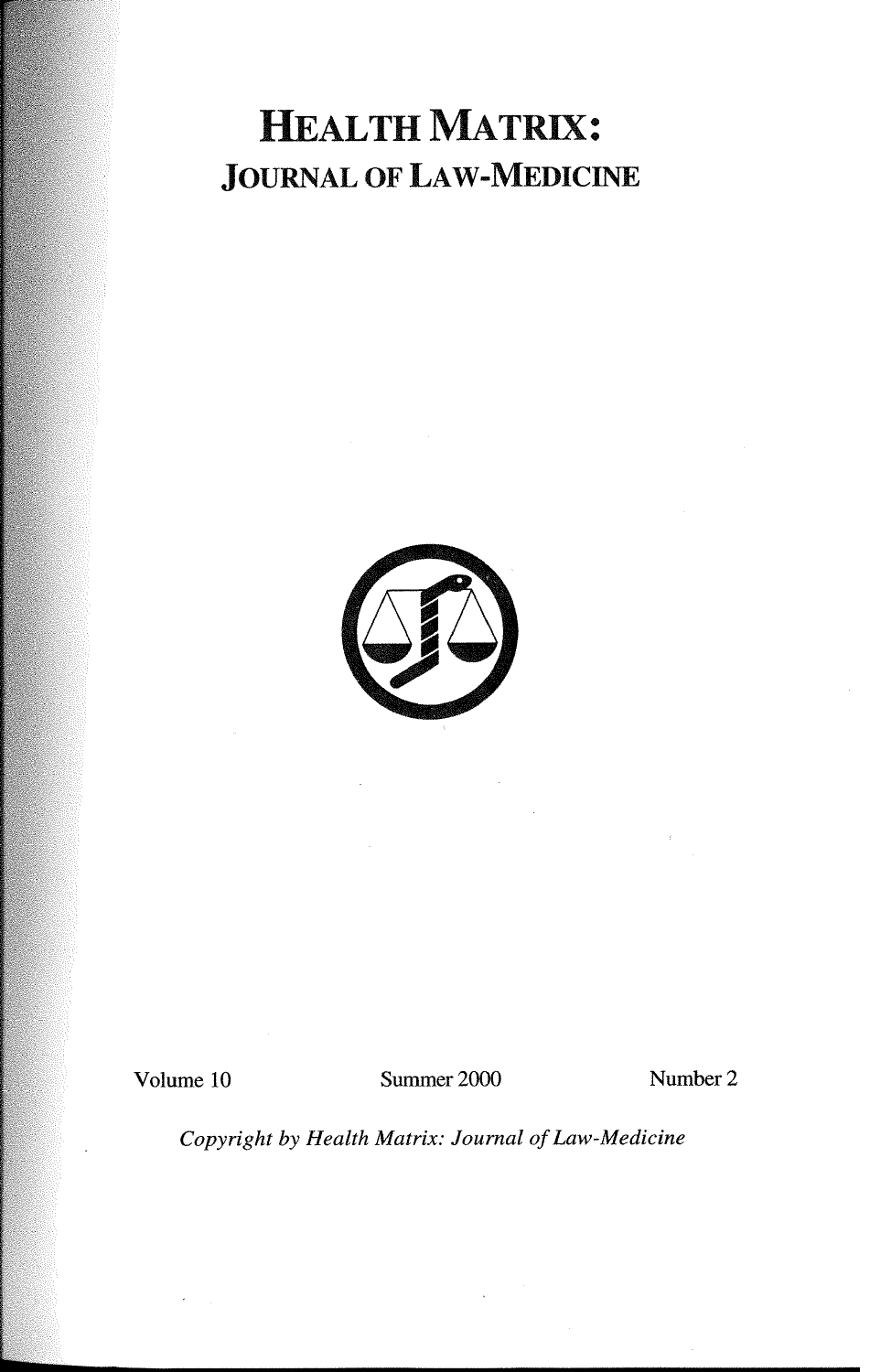### HEALTH MATRIX: **JOURNAL OF LAW-MEDICINE**

*Editor-in-Chief*  Motria L. Kuzycz

*Managing Editor*  Elizabeth M. Y anelli

*Topic Development Editor*  Vasudev N. Addanki

*Executive Articles Editor*  Rachel E. Remaley

*Executive Editors*  Allegra M. C. Black Jill L. Dimitt Jessica Fiscus Glenn W. Reimann Matthew J. Straub Marleina Thomas

#### *Associate Editors*

 $\ddot{\phantom{a}}$ 

Amanda Bishop Andrew Conley Maggie Feltz Matthew Kepke Paul Kostyack

Catherine Lupo Eliza Nagle Shila Nalawadi Lori Oberholzer Adam Rosen

*Coordinator of Student Publications*  Carolyn L. Speaker

> *Faculty Advisor*  Maxwell J. Mehlman

*Production Editor*  Robert S. Chaloupka

*Editorial Assistant*  Jennifer D. Mayton

Volume 10 Summer 2000

Issue 2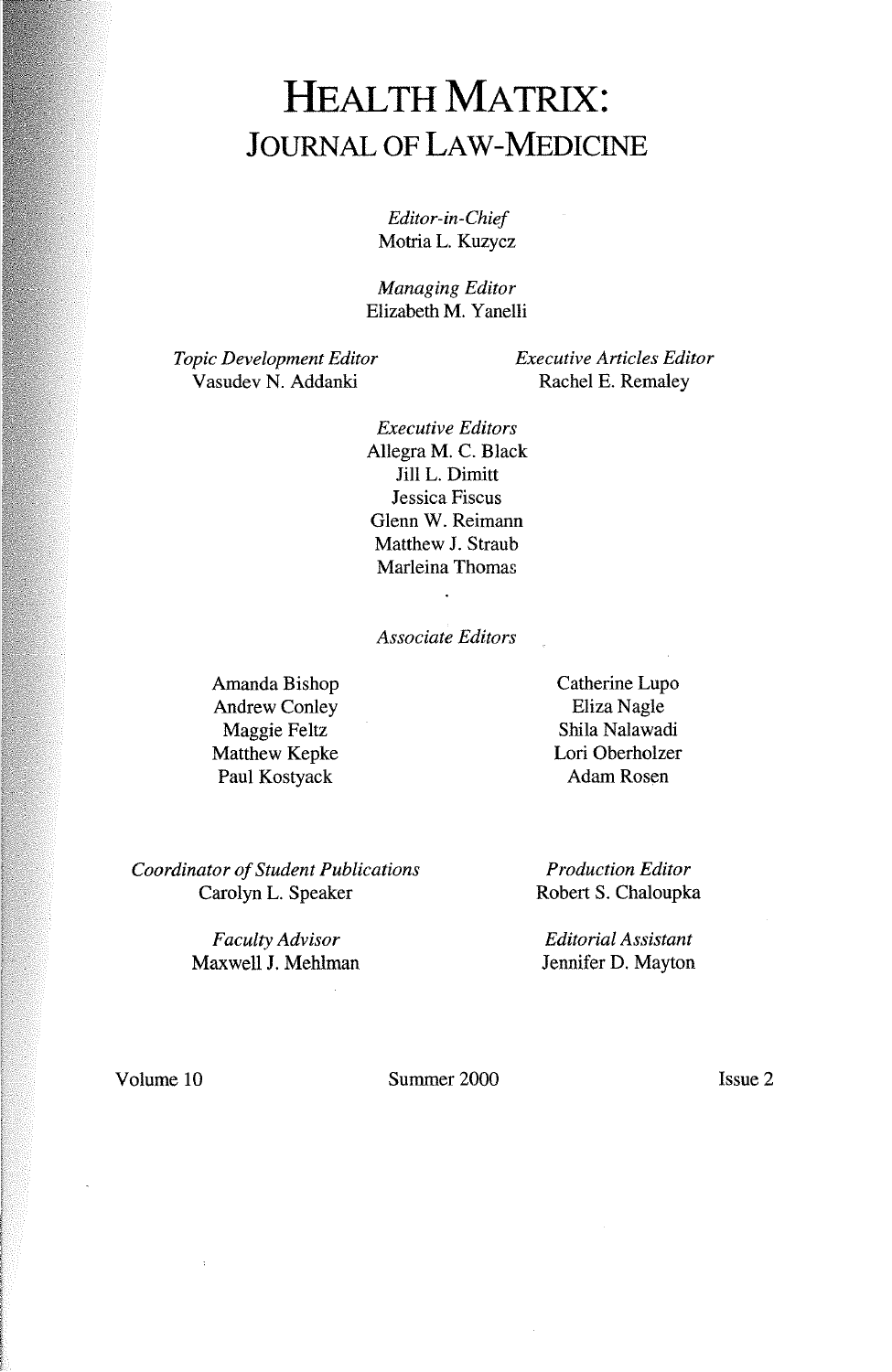HEALTH MATRIX: JOURNAL OF LAW-MEDICINE (ISSN 0748-383X) is published by the students of Case Western Reserve University School of Law. The views expressed in this issue are those of the authors and do not necessarily reflect the views of HEALTH MATRIX, its Editors and Staff, or the Case Western Reserve University School of Law.

HEALTH MATRIX welcomes submissions of original articles. Possible topical areas include: legal medicine, health law and policy, professional liability, biomedical ethics, and medical-legal research. HEALTH MATRIX conforms to THE BLUEBOOK: A UNIFORM SYSTEM OF CITATION (16th ed. 1996), and the style conforms generally to THE CHICAGO MANUAL OF STYLE (14th ed. 1993). Submissions will be considered for publication by the Editorial Board. The Editorial Board regrets that it cannot return submissions to authors unless the manuscript is accompanied by a selfaddressed stamped envelope. Correspondence and manuscripts should be sent to:

> Editorial and Business Office HEALTH MATRIX: JOURNAL OF LAW-MEDICINE Case Western Reserve University School of Law 11075 East Boulevard Cleveland, OH 44106 Telephone: (216) 368-2099

All accepted manuscripts are subject to editing by the HEALTH MATRIX Editorial Board. Manuscripts selected for publication are accepted with the understanding that editorial changes may be made to improve the readability of the Article and to ensure conformity with style policy. Accepted manuscripts become the permanent property of HEALTH MATRIX and may not be published elsewhere without written permission.

Annual subscriptions may be entered for the entire volume for \$24.00 for both foreign and domestic subscribers. Any correspondence regarding subscriptions should be sent to the Coordinator of Student Publications at the address listed above. Single issues of the current volume are available for \$12.00 each. Back issues may be obtained from HEALTH MATRIX, if available. Back issues also are available in microform from University Microforms, Inc., 300 North Zeeb Road, Ann Arbor, Michigan 48106-1346, telephone (313) 761-4700.

Except as otherwise provided, HEALTH MATRIX grants permission for each Article in this issue to be copied for use by nonprofit educational institutions, provided that 1) copies are distributed at or below cost, 2) the author and HEALTH MATRIX are notified, and 3) proper notice of copyright is affixed on the copies.

Selected HEALTH MATRIX Articles are indexed in the National Reference Center for Bioethics Literature, Kennedy Institute of Ethics, Georgetown University, Washington, D.C. Volume 3 and subsequent volumes are indexed in the Index to Legal Periodicals. Selected Articles also are available on Lexis/Nexis, Westlaw, and PAIS.

This issue went to press in March 2001.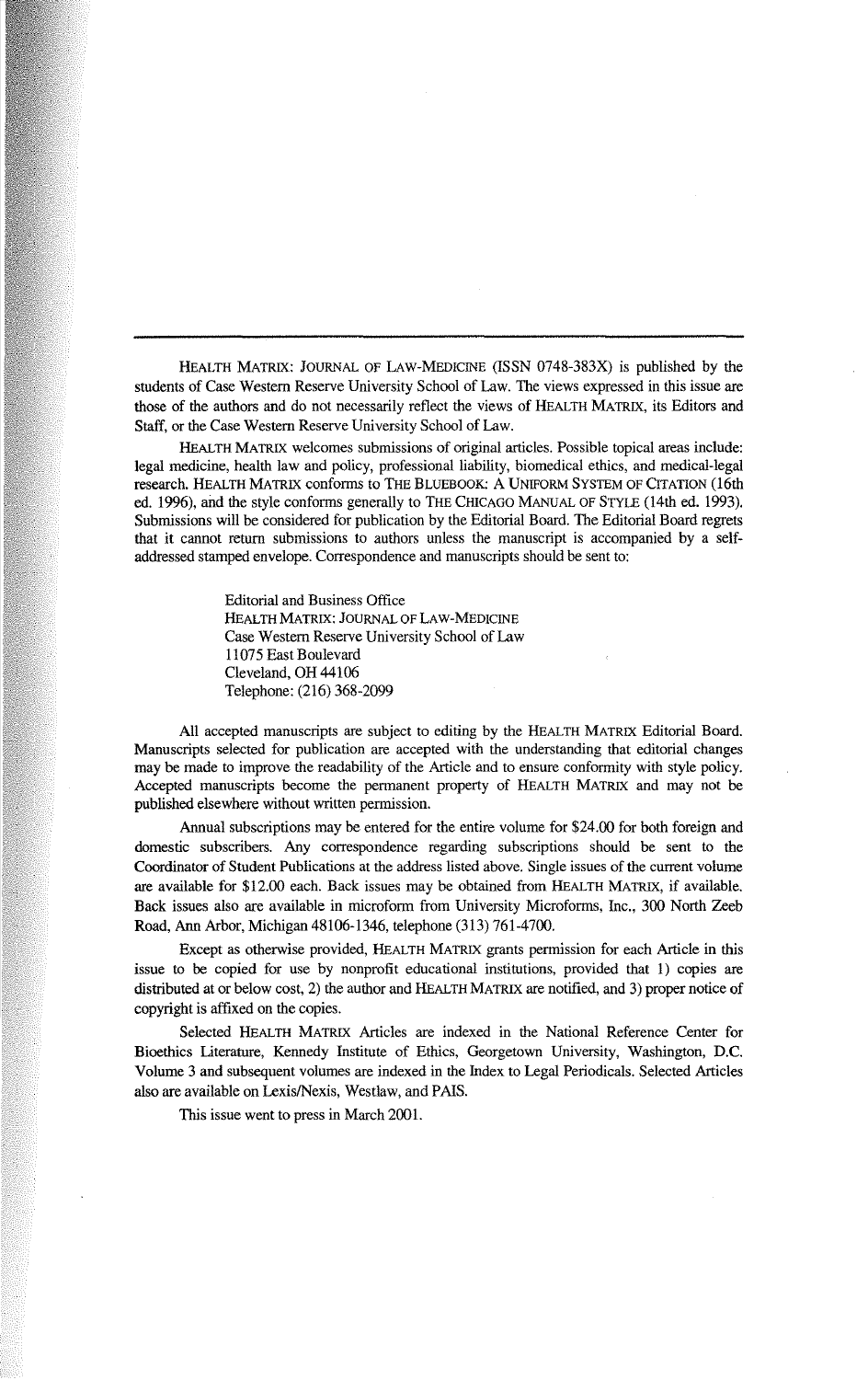*Health Matrix: Journal of Law-Medicine* is grateful to the Law-Medicine Center at the Case Western Reserve University School of Law for its sponsorship of symposia and conferences concerning the latest developments in the area of law and medicine. During the more than forty years of operation, the Center has broadened its focus from issues involving forensic medicine to the whole range of legal, social, economic, scientific and ethical issues in which law and medicine are interrelated.